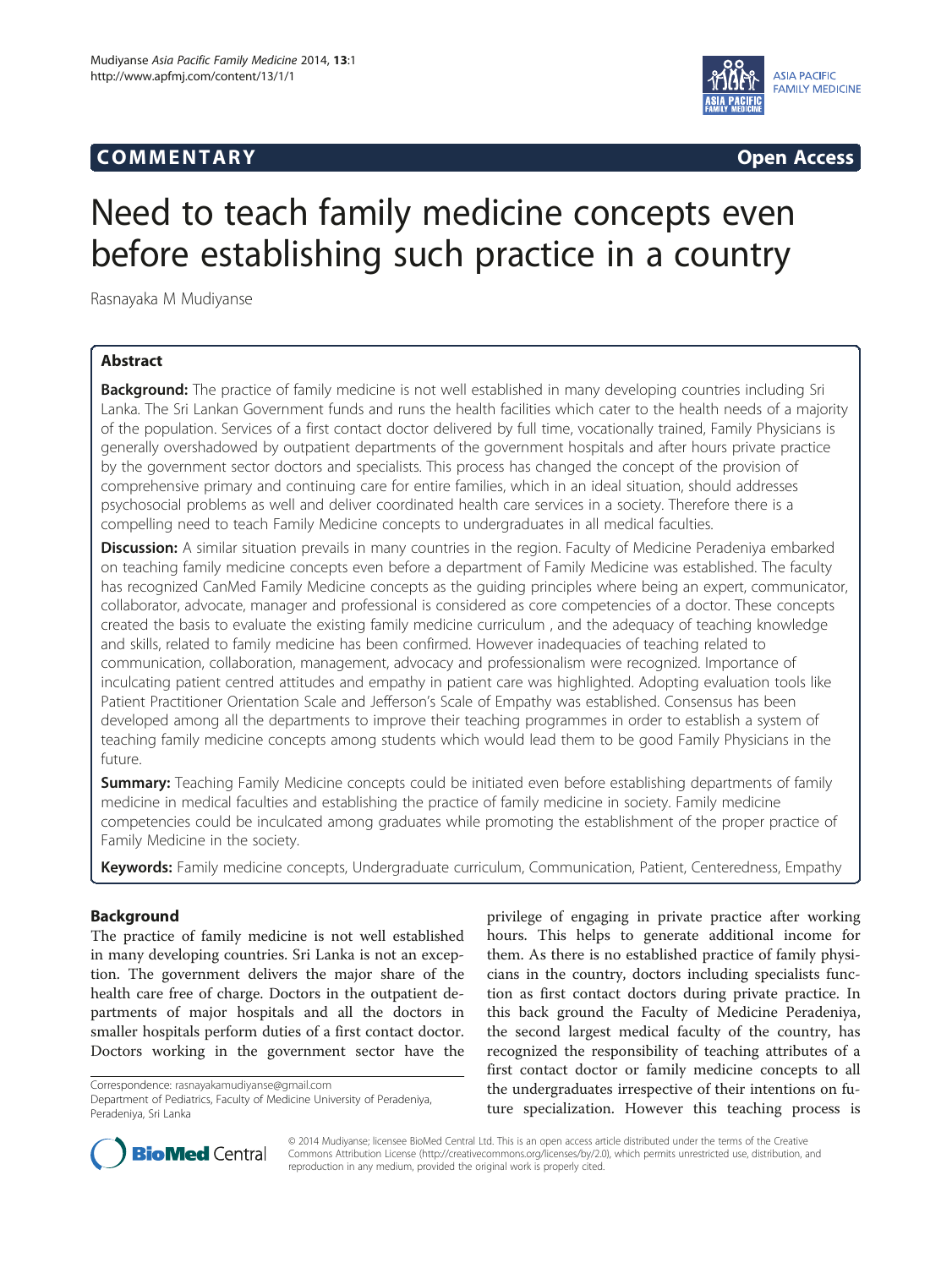hampered not only by the lack of established system of family medicine in the country but also by the lack of a department of family medicine in this faculty. Teaching Family Medicine concepts deals with competencies rather than teaching knowledge and skills. All the departments recognized this requirement positively and feasibility of teaching family medicine concepts without a department of family medicine has been explored. This approach seems a better option in the current context of delivery of health care in the country.

#### Main text

The background situation of the country relevant to practice and teaching Family Medicine was evaluated based on available documents. Current practice of teaching and possible areas of enhancing teaching was evaluated by a questionnaire survey and several focus group discussions conducted across all the departments in the faculty.

#### Why family medicine should be taught

Family Medicine is defined as a specialty of medicine that provides comprehensive care to individuals and families by integrating biomedical, behavioral and social sciences [[1-3\]](#page-4-0). Family physicians as first contact doctors provide primary and continuing care for entire families while addressing physical, psychological and social problems; and coordinates with specialists and other comprehensive health care services for the benefits of patients [[3\]](#page-4-0). They practice patient centred medicine as oppose to doctor centred medicine. In patient centred care a patient is considered to be a unique individual and take his/her perspective into consideration in management of illness [[4\]](#page-4-0). The exact definition of Family Medicine is constantly evolving and changing [[3\]](#page-4-0). What is the best definition for a particular region or a country needs to be determined by the needs of that region or the country [\[5](#page-4-0)].

#### Current situation in Sri Lanka

Sri Lanka is an island  $65,610 \text{ km}^2$  in size and a population of 21 million. In spite of relatively low annual per-capita gross national income of 5,520 USD the country enjoys a literacy ratio of 90%, average life expectancy of 75 years, infant mortality rate of 10.5 per 1000 live births and maternal mortality of 33.5 per 100,000 deliveries. Availability of physicians (4.9 per 10 000 population) is lower than the average in the region (5.50 per 10 000 thousand). However availability of nurses and midwives are higher (19.3 per 10,000 populations) than the average reported in the region (9.9 per 10 000 population). Soon after recovery from the 2004 tsunami and as an aftermath, the country is faced with the immediate challenges of a post war rehabilitation process. The emerging threats of increasing communicable diseases and non-communicable diseases in the near future has been recognized as even a bigger challenge for the health care systems of the country emphasizing the need for comprehensive primary health care service [\[6](#page-4-0)]. In addition first contact doctors are expected to manage a wide spectrum of problems expanding from acute infection related emergencies like sepsis, gastroenteritis, dengue, respiratory tract infections, emergencies related to non communicable disease, trauma and even medico legal problems.

Out of 15,977 doctors registered in the Sri Lanka Medical council in 2007, only 12% were in the full time private practice [[7\]](#page-4-0). Out of the 1000–1500 doctors incorporated in to the doctor's workforce annually, only a few will become specialists [[8\]](#page-4-0). The Post Graduate Institute of Medicine in Sri Lanka conducts over 50 postgraduate courses and Family Medicine is one of them. Out of 2380 specialists trained by the PGIM from 1980 up to date only 18 had been on Family Medicine [[8\]](#page-4-0).

Majority of doctors will work as first contact doctors in their official duty or during their private practice during off-duty hours. Majority of the specialists also function as first contact doctors in the private sector. Therefore training family medicine concepts is relevant and imperative for all the undergraduates in Sri Lanka. However current practice of part time first contact private practice hinder establishment of a system of full time Family Medicine Doctors in the country. Some of the Medical Faculties have established their own Family Medicine Units for the purpose of teaching medical students. However there is no evidence of integration and expansion of the family medicine system in the country.

#### The need has been recognized

The Scientific Working Group Meeting for the Development of a Core Curriculum in Family Medicine for the South-East Asian Region held in Colombo, Sri Lanka, in 2003, has recognized Family Medicine as a separate specialty and recommended to incorporate this subject into the existing medical curriculum and to establish Departments of Family Medicine with provision for the training of teachers in family medicine. The report emphasizes the need for post-graduate specialization and appropriate structures and cadres to incorporate trained family physicians within the national health system. Further this committee recommends the WHO support and collaborations with member countries in the region in order to achieve this target [\[9](#page-4-0)].

#### Opinion of the faculty staff

Usage of an established competency framework like CanMED facilitated a rapid evaluation of the existing curriculum with regards to adequacy of teaching at department level. All the departments reported that the current practice of teaching knowledge and skills required for a first contact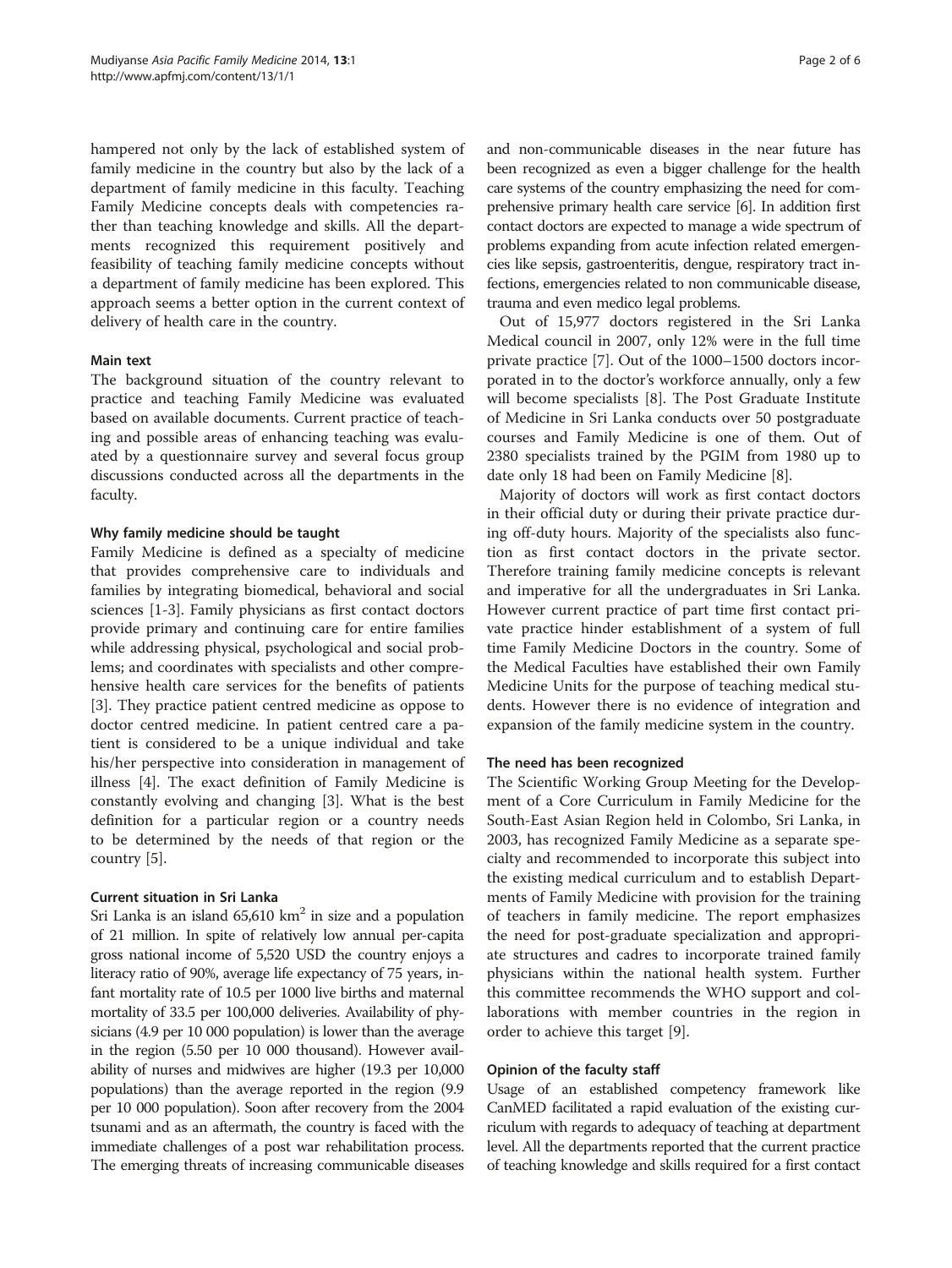doctor as 'adequate'. However teaching competencies in communication, collaboration, professionalism and management were considered 'inadequate'. Everybody endorsed the need to teach these competencies with a view to producing a good quality doctor for the society.

# **Discussion**

#### What is the emphasis in teaching?

Teaching Family Medicine demands teaching competencies expected by the society that extend beyond teaching facts and skills. The World Health Organisation (WHO) recognizes the importance of family medicine/primary care in its 2008 report; 'primary care brings promotion and prevention, cure and care together in a safe, effective and socially productive way at the interface between the population and the health system'. WHO emphasizes patient centred care by "putting people first since good care is about people" [[1,10\]](#page-4-0). As family medicine is based on patient centred care, patient's expectations become very important. According to a customer survey conducted by St Vincent's Hospital Melbourne, the most important attributes of a good doctor in order of significance includes; "caring, responsibility, empathy, interest, concern, competence, knowledge, confidence, sensitivity, perceptiveness, diligence, availability and manual skills" [[1\]](#page-4-0). Dr Charles Boelen at the WHO (1993) defined family physicians/GP's as "five star doctors" who can fulfil five essential functions; "assess and improve quality of care by responding to the patients total health needs, make optimal use of new technologies, promote healthy life-style, record individual and community health requirements and work efficiently in a team" [\[1\]](#page-4-0). Jhone Murtagh 2001 has proposed 10 guiding rules for a good GP; "developing rapport and good communication skills, asking the right question, be astute and observant, develop optimal ethical and professional standards, having a fail-safe diagnostic strategy, developing supportive network, knowing essential therapeutics, developing basic procedural skills, being well prepared for emergencies and knowing yourself and your limitations" [[1\]](#page-4-0). Producing this 'good doctor' is a challenge for medical educators. The system of medical education in a country could be revised and modified to fulfil the need of that society [\[11](#page-4-0)]. Undergraduate and postgraduate courses should have reciprocal contributions, shared modules, for teaching undergraduates and training registrars [[11,12\]](#page-4-0).

Family Physicians are community based, skilled clinicians; serving a defined population, based on doctor patient relationships (CanMED competencies) The doctor patient relationship expects the competencies as a communicator, collaborator, and a professional. Skilled clinician refers to being an expert,, a communicator and a scholar. Skills in collaboration, management and advocacy become essential

for a community based practice. As family physicians are resources to a defined population their competencies as a collaborator, manager, advocate and a scholar become valuable. Theses competencies will add on to the qualities of a good doctor [\[13](#page-4-0)].

# Teaching communication skills

Communication is an essential competency of a doctor that should be effectively integrated with other competencies related to knowledge, skills, and problem-solving to become a good quality doctor [\[14\]](#page-4-0). Doctors need to communicate with patients, co-workers, administrators, and the public. Poor communication results in failure to recognize patients presenting complaint [[15](#page-4-0)] their concerns [\[16](#page-4-0)] and their needs with regards to management of their medical problems. Health professionals should unite the artistic and humanistic side of care with the technical side and learn how to be a professional without losing their humanistic identity [[17](#page-4-0)-[19\]](#page-4-0) while perceiving and learning from patients' narratives [[20\]](#page-4-0).

Communications with patients ensure patient satisfaction and doctor patient relationship [\[21\]](#page-4-0), facilitates discovering the entire health problem [[22\]](#page-4-0), and helps to understand and establish the diagnosis. Good communication helps in management of patients, achieving better therapeutic adherence [[23\]](#page-4-0) and it can be therapeutic [[24,25\]](#page-4-0) and cost effective [\[26](#page-4-0)] Doctors who communicate well with patients are less likely to be sued, and suffer vicarious trauma [\[26](#page-4-0)].

History taking is the most commonly practiced communication skill by students and doctors. The current practice of teaching emphasizes information gathering marginalizing its psychosocial, professional and artistic aspects. Patient centred history-taking emphasis asking open-ended questions and effective listening to accommodate total stories and perspectives of patients. This practice could be established by teaching training as well as by introducing a structured feedback from peer students and patients. A feedback form developed by the Calgary Cambridge University is a good example to adopt [[17\]](#page-4-0). Empathy is the precursor of attitudes; altruism, communication, patient centeredness and ultimately overall performance of a doctor depend on empathy that can be inculcated among students by teaching and training [\[27](#page-4-0)].

# Assessment of attitude changes

Teaching without an assessment is likely to fail. Assessment of attitudes is much more difficult than evaluation of knowledge and skills. Numerous self-reporting and observer based tools have been developed [[28](#page-4-0)]. Patient Practitioner Orientation Scale (PPOS) is a simple, short and reliable self-reporting tool for monitoring and research to evaluate patient centeredness among doctors,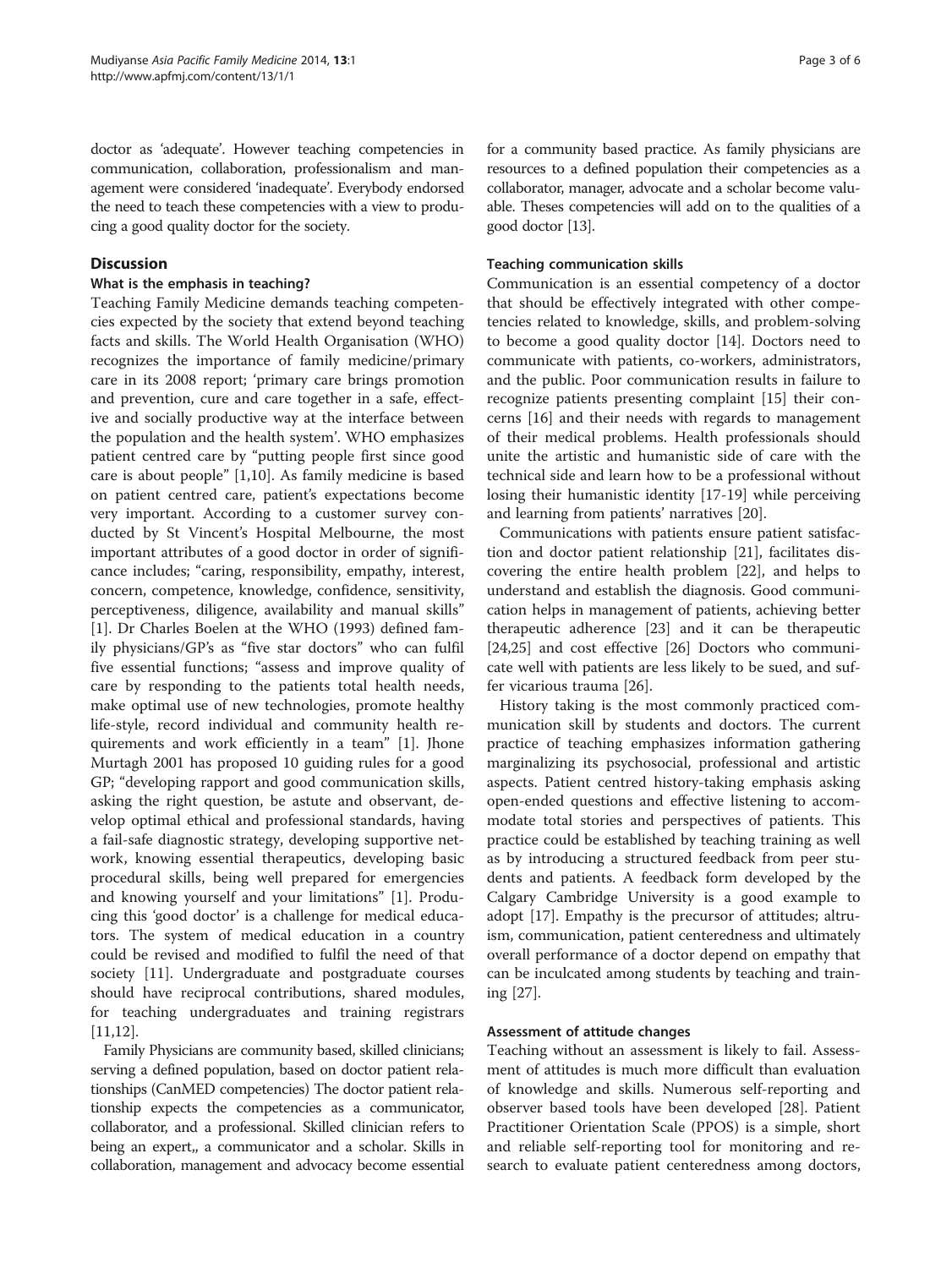patients and students [[29](#page-4-0)]. Jefferson's Scale of Empathy assesses empathy of students and doctors [[30\]](#page-4-0) and it has helped to recognize deterioration of empathy during clinical practice [\[30](#page-4-0)]. Developing methods to evaluate patient's perception of physician's empathy would be a valuable intervention to inculcate patient centred attitudes among students [[31\]](#page-4-0).

However using tools developed in the Western World to assess attitudes in a different cultural background is a debatable topic. One may argue that values expressed by those tools are not valid for comparisons across cultures. But this does not preclude using these tools for comparison within the same culture or to recognize trends in a cohort. Inner needs of human have much more similarities than subtle differences influenced by the culture. Evaluation of attitudes and empathy in groups of people will create awareness and initiate a dialogue in a society. That will be conducive for further refining of these tools or development of new tools and research to address the need of the specific society.

#### Collaborative, managerial and advocacy skills

Medicine cannot be practiced in isolation. It involves multiple agencies and professionals. Collaborative skills are essential. Our graduates are appointed as administrators of institutions very early in their careers that require skills to manage institutions and human resource. They have to prioritize and use health resources wisely, and effectively to execute tasks collaboratively with colleagues. Implementing policies like rational use of drugs, evidence based medicine and clinical audits become important skills for primary care doctors. Issues related to patient satisfaction, patient waiting time and cost of care come under their purview. It is important to sensitize undergraduate regarding this aspect of overall duties that they have to look after as doctors in the future. Doctors in the preventive sector have an official role as health advocates. Even without such positions doctors in our society become advocates of health care policies automatically. Their role as advocates extends beyond individual patients and families. They get involved in schools, temples and the entire society enabling them to make a major contribution in health promotion and integrating health care with society. These aspects of advocacy skills could be sharpened during the undergraduate curriculum so that they become effective and useful to the society.

#### Skills as a scholar and a researcher in the society

A doctor needs to be a scholar and demonstrate lifelong commitment to reflective learning. They should contribute to dissemination and application of new knowledge. Their contribution to research and teaching students will be invaluable to society. Their

observations can be very valuable for progress in science as they handle undifferentiated patients directly in the society. They have the best opportunities to make observations in the society. Undergraduate curriculum should create the basis for doctors to function as scholars while they practice, irrespective of their positions.

# Professionalism

Professionalism encompasses set of attitudes; values and behaviours expected by the society and other stakeholders [[32\]](#page-4-0). Professionalism in the undergraduate curriculum is limited to teaching practices like obtaining consent, having a chaperone in clinical examination etc. At present behavioural changes are not actively taught but expected to permeate to students by passive role modelling of teachers [\[33](#page-4-0)]. Teachers notion that that attitudes cannot be taught needs to be changed by incorporating discussion on methods of teaching professionalism and attitudes in the faculty development program [[33\]](#page-4-0).

#### Barriers to establish a system of family physicians

Possibility of considering family medicine as a separate subject/discipline or is it the practice of what is learnt in other major disciplines of medicine is being debated. An academic discipline should have its defined content area, teaching methodologies, comprehensive established health care services, aligned with undergraduate and postgraduate education and research [[34\]](#page-5-0). Family medicine conforms to all these requirements in many countries. However, introducing a Department of family medicine to Medical Faculty in a country without an established family practice can be the subject for controversy [[34](#page-5-0)]. To establish a system of Family Physicians in a country the field of family medicine should attract doctors. At present Family Medicine is not a popular career choice among doctors in Sri Lanka, which is reflected by the minority who have selected Family Medicine as their specialty. Attraction to become a specialist due to its capacity to earn higher income and social recognition has superseded the desire to become Family Physicians. It is rare for a doctor to decide to take up Family Medicine as their first carrier choice at the onset. Professional identity, ill-defined area of expertise, conflict about their role and lack of academic culture in the discipline of family medicine are some of the reasons that make it less attractive [\[35](#page-5-0)]. Teachers who are specialists do not appear as attractive role models as generalists and they tend to emphasise their work as specialists. Mistakes and deficiencies of the first contact doctors becomes the teaching point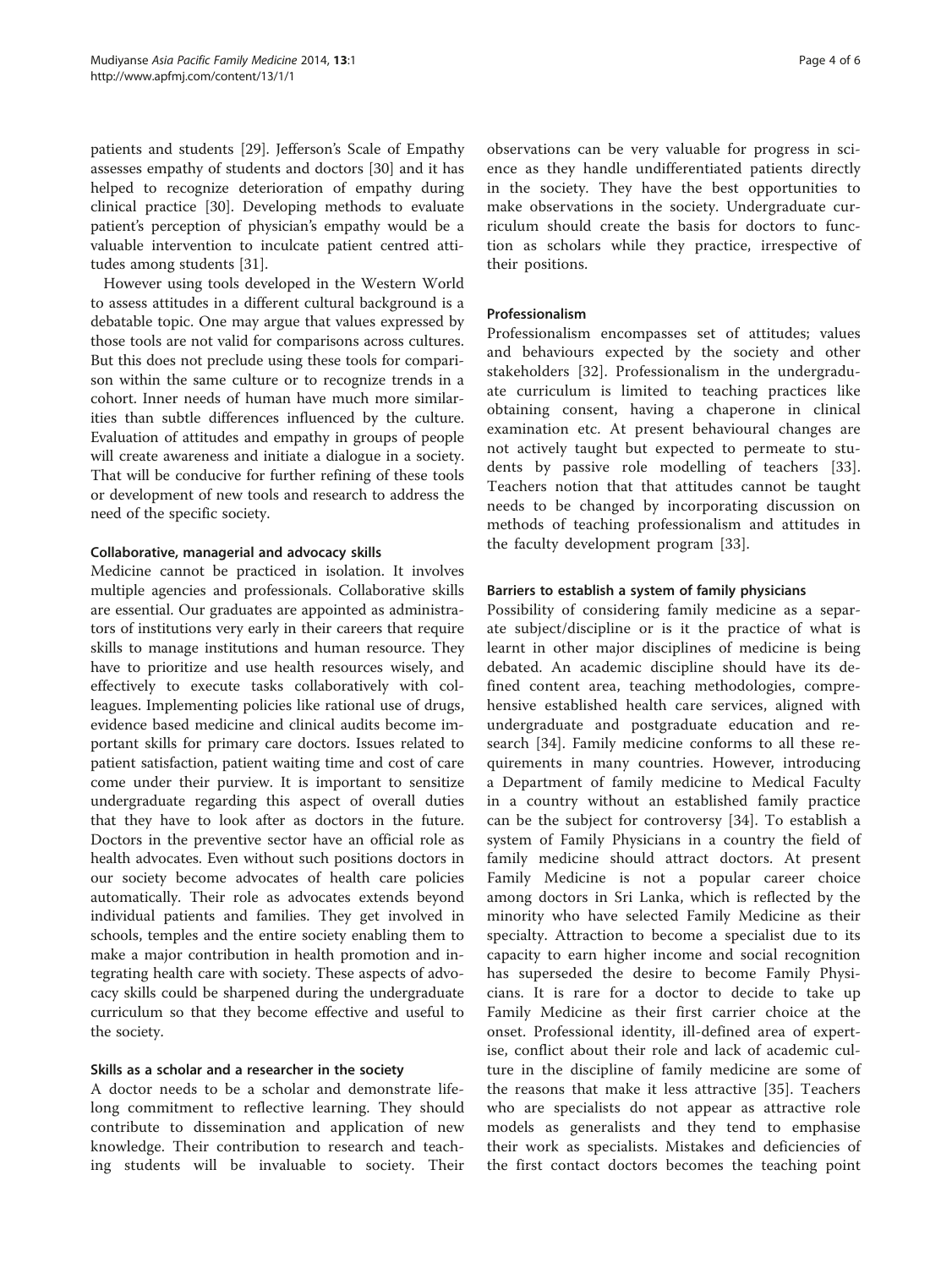<span id="page-4-0"></span>in ward classes. Students perceive Family Medicine as a less important specialty. Establishing family practice in a country needs dedicated evaluation of the current practices and needs of the society [12[,36](#page-5-0)].

#### Conclusion

Teaching family medicine concepts to all the graduates is an imperative need of society. Majority of doctors function as fist contact doctors even after specializing in their careers. Therefore all the doctors should acquire attributes of a family physician. This process should be initiated during the undergraduate training. Therefore undergraduate curriculum needs to be revisited with the intention of enhancing the teaching Family Medicine competencies even before establishing departments of Family Medicine or a system of Family Medicine in the society. This process will establish teaching competencies rather than facts and skills in undergraduate curriculum and would the basis to establish a system of Family Medicine in a country.

# Abbreviation

PPOS: JSE.

#### Competing interest

The author declare that he has no competing interest.

#### Authors' contribution

RMM did literature survey conducted opinion survey and focus group discussion and finally prepared the manuscript. Interventions are in progress.

#### Authors' information

Dr R.M. Mudiyanse is the Head of the Department of Pediatrics in the Faculty of Medicine, Peradeniya, Sri Lanka. He has worked as a first contact doctor in the Ministry of Health Sri Lanka for 12 years before joining the University. Faculty of Medicine Peradeniya has entrusted him to formulate measures to enhance teaching family medicine concepts in the faculty curriculum even before establishing a separate department of family medicine. He has been selected for FAIMER fellowship program to conduct this project.

#### Acknowledgements

All the heads of the Departments in the Faculty of Medicine Peradeniya are acknowledged for their contributions by providing information.

#### Received: 9 May 2013 Accepted: 6 January 2014 Published: 8 January 2014

#### References

- 1. Murtagh JE: Paradigms of family medicine: bridging traditions with new concepts; meeting the challenge of being the good doctor from 2011. Asia Pac Fam Med 2011, 10:9.
- Wonca Europe: The European Definition of General Practice/Family Medicine. <http://www.sfam.nu/Navigationssidor/ST-lakare/DefGP.pdf> (cited June 2013).
- 3. Lewis M, Smith S, Paudel R, Bhattarai M: General Practice (Family Medicine): meeting the health care needs of Nepal and enriching the medical education of undergraduates. Kathmandu Univ Med J (KUMJ) 2005, Vol. 3, No. 2(Issue 10):194–198.
- 4. Krupat E, Fleming MZ, Freeman P: Patient Centeredness and its correlates among first year medical students. Int J Psychiatry Med 1999, 29(3):347-358.
- Tai Pong LAM: Editorial, What is 'Family Medicine' in the Asia Pacific region? Asia Pac Fam Med 2003, 2:1.
- 6. WHO: Country profile and statistics of Sri Lanka. [http://www.who.int/](http://www.who.int/countries/lka/en/) [countries/lka/en/](http://www.who.int/countries/lka/en/) (cited Sept 2013).
- 7. Silva NRNR, Perera KKYW, Gunatunge RS, Tantrigoda DA: How many doctors should Sri Lanka have? CMJ 2008, 53(3):94–98.
- 8. Postgraduate Institute of Sri Lanka. <http://www.cmb.ac.lk/pgim/> (cited Sept 2013).
- 9. SEA-HMD-216 Distribution: General Family Medicine Report of a Regional Scientific Working Group Meeting on Core Curriculum Colombo. Sri Lanka; 2002. 9–13 July. http://apps.searo.who.int/pds\_docs/B3426.pdf.
- 10. World Health Organization: The World Health Report 2008: Primary Health Care now More Than Ever Geneva. 2008:3. [http://www.who.int/whr/2008/](http://www.who.int/whr/2008/whr08_en.pdf) whr08 en.pdf (cited Sept 2013).
- 11. Hodges BD, Albert M, Arweiler D, Akseer S, Bandiera G, Byrne N, Charlin B, Karazivan P, Kuper A, Maniate J, Millette B, Noyeau E, Parker S, Reeves S: The future of medical education: a Canadian environmental scan. Med Educ 2011, 45:95–106.
- 12. Jones R, Oswald N: A continuous curriculum for general practice? Proposals for undergraduate– postgraduate collaboration. Br J Gen Pract 2001, 51:135–138.
- 13. CanMEDS Family Medicine: Working Group on Curriculum Review. 2009. <http://www.cfpc.ca/uploadedFiles?Education/CanMeds> FM Engpdf (cited in December 2012).
- 14. Kurtz S, Silverman J, Draper J: Teaching and Learning Communication Skills in Medicine. 2nd edition. Oxford, San Francisco: Radcliffe Publishing Ltd; 2008. E book loc 329–332.
- 15. Stewart MA, McWhinney IR, Buck CW: The doctor-patient relationship and its effect upon outcome. J R Coll Gen Pract 1979, 29:77–82.
- 16. Marvel MK, Epstein RM, Flowers K, Beckman HB: Soliciting Patient's agenda: have we improved? JAMA 1999, 281:283–287.
- 17. Kurtz SM, Silverman JD: The Calgary-Cambridge referenced observation guides: an aid to defining the curriculum and organizing the teaching in communication training programmes. Med Educ 1996, 30(2):83–89.
- 18. Murakami M, Kawabata H, Maezawa M: The perception of the hidden curriculum on medical education: an exploratory study. Asia Pac Fam Med 2009, 8:9. doi:10.1186/1447-056X-8-9.
- 19. Markides M: Impact of good communication between patient and health professionals. J Pediatr Hematol Oncol 2011, 33:S123–S125.
- 20. Charon R: Narrative medicine, a model for empathy, reflection, profession, and trust. JAMA 2001, 286:1897–1902.
- 21. Shilling V, Jenkins V, Fallowfield L: Factors affecting patient and clinician satisfaction with clinical consultation: can communication skills training for clinicians improve satisfaction Psycho. Oncology 2003, 12:599–611.
- 22. Levinson W, Gorawara-Bhat R, Lamb J: A study of patient clues and physicians response in primary care and surgical setting. JAMA 2000, 284:1021–1027.
- 23. Dowell J, Jones A, Snadden D: Exploring medication use to seek concordance with 'non-adherent' patients: a qualitative study. Br J Gen Pract 2002, 52:24–32.
- 24. Orth JE, Stiles WB, Scherwitz L, Hennrikus D, Vallbona C: Patient exposition and provider explanation in routine interviews and hypertensive patients blood pressure control. Health Psychol 1987, 6:29-42.
- 25. Cowie MR: Person-centred care: more than just improving patient satisfaction. Eur Heart Journal 2012, 33:1037–1039.
- 26. Ahrens T, Yancey V, Kollef M: Improving family communication at the end of life: implications for length of stay in intensive-care unit and resource use. Am J Crit Care 2003, 12:317–323.
- 27. Hojat M, Joseph SG, Thomas JN, Salvatore M, Michael V, Mechael M: Physician empathy: definition, components, measurement, and relationship to gender and specialty. Am J Psychiatry 2002, 159:1563-1569.
- 28. Hudon C, Fortin M, Haggerty JL, Lambert M, Poitras ME: Measuring Patients' perceptions of patient-centered care: a systematic review of tools for family medicine. Ann Fam Med 2011, 9:155–164.
- 29. Krupat E, Bell RA, Kravitz RL, Thom D: When physicians and patients think alike: patient-centered beliefs and their impact on satisfaction and trust. J Fam Pract 2001, 50:1057–1062.
- 30. Chen D, Lew R, Hershman W, Orlander J: A cross-sectional measurement of medical student empathy. J Gen Intern Med 2007, 22(10):1434–1438.
- 31. Hojat M: Empathy in Patient Care: Antecedents, Development, Measurement, and Outcomes. Springer.com; 2007. ISBN 13: 978-0-387-33608-4.
- 32. Chnadratilaka MN: Professionalism: the indicator of a civilized and exemplary medical profession. Ceylon Dent J 2012, 57(2):57-60.
- 33. William T, Branch JR, David K: Teaching the human dimensions of care in clinical settings. JAMA 2001, 286:1067–1074.